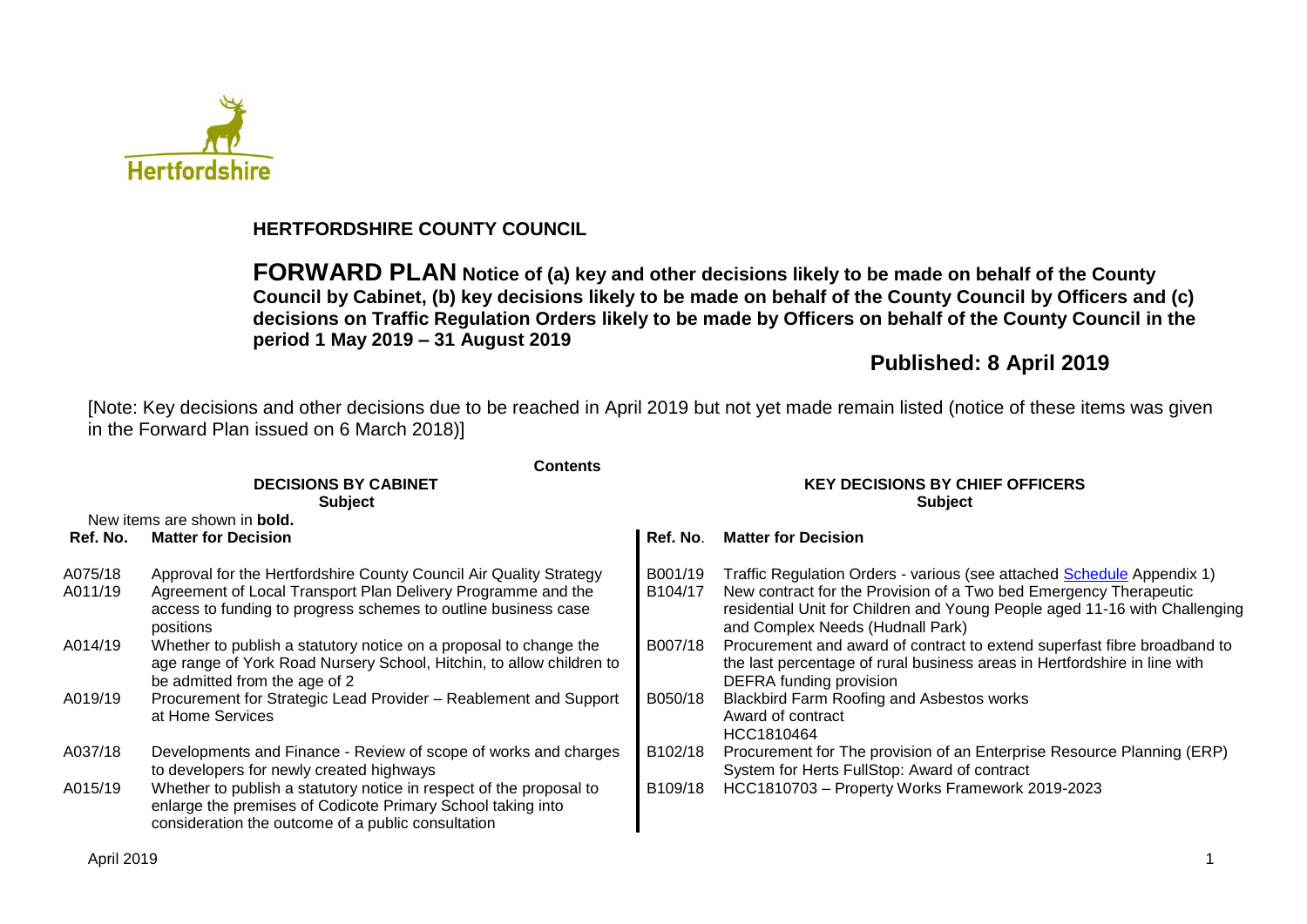| A016/19            | Progress on Library/Fire Co-location programme, including whether<br>Sawbridgeworth should continue to be included within the<br>programme.                                                                                     |                    | B110/18 HCC1810704 - Property Consultancy Framework 2019 - 2023                                                                                                                                                                               |
|--------------------|---------------------------------------------------------------------------------------------------------------------------------------------------------------------------------------------------------------------------------|--------------------|-----------------------------------------------------------------------------------------------------------------------------------------------------------------------------------------------------------------------------------------------|
| A017/19            | Highway Liaison Meeting (HLM) arrangements                                                                                                                                                                                      | B111/18            | HCC1810826 - Provision of Demountable temporary / modular buildings:<br>Award of contract                                                                                                                                                     |
| A020/19            | Developer selection for Greater Brookfield, Cheshunt                                                                                                                                                                            | B116/18            | HCC1810932<br>PEP8 - School Expansion - St Peters School, St Albans - Award of<br>Contract                                                                                                                                                    |
| A021/19<br>A022/19 | To consider the future of Wrights Farm, Pirton<br>To approve proposals for the provision of a new 60 place<br>secondary special school at the Woodside Centre, Welwyn<br><b>Garden City, including financial considerations</b> | B117/18<br>B134/18 | Adult substance misuse housing related support service - Award of contract<br>Acquisition of new premises for enlarged Hatfield Library                                                                                                       |
| A023/19            | Proposed revision of the Local Authority 2016 Collected Waste<br>Spatial Strategy - Household Waste Recycling Centre Annex                                                                                                      | B138/18            | Award of contract for Provision of Pumping Appliances                                                                                                                                                                                         |
| A007/19            | To consider the future of Land at London Road, Bishops Stortford                                                                                                                                                                | B139/18            | Acquisition of Land interests necessary for the delivery of the A602<br>Improvements                                                                                                                                                          |
| A012/19            | Publication of Integrated Risk Management Plan for Hertfordshire<br>Fire and Rescue Service                                                                                                                                     | B005/19            | Hertfordshire Adult and Family Learning Service (HAFLS) - Award of<br>contract for the provision of Adult Learning across Hertfordshire for<br>academic year 2019/20                                                                          |
| A024/19            | Approval of Hertfordshire County Council's Sexual Health<br><b>Strategy 2019-2024</b>                                                                                                                                           | B006/19            | Award of contract for the provision for an integrated Therapies Service to<br>children and young people with disabilities                                                                                                                     |
| A025/19<br>A026/19 | Hertfordshire County Council's Annual Report 2018/2019<br>Refresh of Hertfordshire County Council's Corporate Plan                                                                                                              | B007/19<br>B008/19 | HCC1811103 - Greenside School - Car park works - Award of contract<br>Award a contract for the adult substance misuse housing related support<br>service                                                                                      |
| A027/19            | <b>Approval of the Council's Tobacco Policy</b>                                                                                                                                                                                 | B010/19<br>B011/19 | Award of Flexicare contracts<br>Award of Contract for the supply of Exercise Books and Paper for Herts<br>FullStop                                                                                                                            |
|                    |                                                                                                                                                                                                                                 | B012/19            | Award of contract for the provision of Recruitment Advertising and<br>Statutory Notices Services with effect from August 2019                                                                                                                 |
|                    |                                                                                                                                                                                                                                 | B016/19            | Joint Tender process with Luton Council to establish a new block contract<br>for the provision of a 4 bedded Residential Children's Home for Children<br>and Young People aged 11-16 with Challenging and Complex Needs:<br>Award of contract |
|                    |                                                                                                                                                                                                                                 | B019/19            | Tender of Specialist Care at Home contract - Award of contract                                                                                                                                                                                |
|                    |                                                                                                                                                                                                                                 | B020/19<br>B022/19 | Tender of Support at Home contract - Award of contract<br>To agree the commissioning plan for the Community Meals Service                                                                                                                     |
|                    |                                                                                                                                                                                                                                 | B024/19            | The Supply of Exercise Books and exercise paper - Award of contract                                                                                                                                                                           |
|                    |                                                                                                                                                                                                                                 | B025/19            | Tender awards for the provision of two local bus service contracts starting<br>in May 2019                                                                                                                                                    |
|                    |                                                                                                                                                                                                                                 | B026/19            | Whether to continue with the respite nursing beds contract including the<br>terms for the continuation                                                                                                                                        |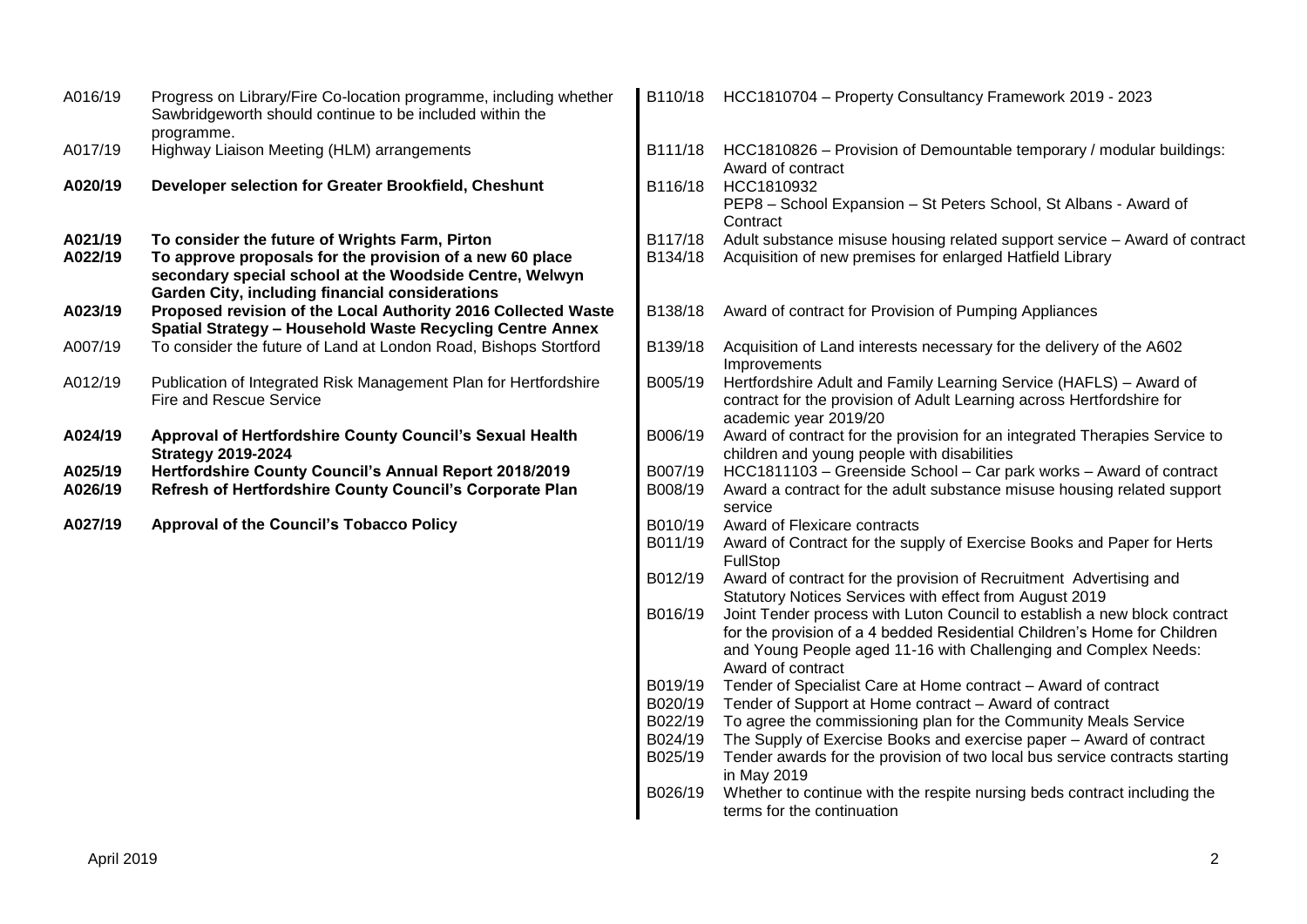| B029/19 | Award of Building Cleaning contract for North Herts Primary Schools  |
|---------|----------------------------------------------------------------------|
| B030/19 | Award of Framework Contract for 16+ Accommodation & Support          |
| B031/19 | HCC1911317                                                           |
|         | Decision to refurbish Aspley 1: Award of Contract                    |
| B032/19 | HCC1306529                                                           |
|         | To extend the property management contract for the daily             |
|         | management of 96 Shenley Road                                        |
|         | comprising various Hertfordshire County Council services             |
| B033/19 | Direct property development on small residential site in Stevenage : |
|         | Sale of Hertfordshire County Council Land                            |
| B034/19 | Hertfordshire Home Improvement Agency - Contractor Framework :       |
|         | <b>Award of contract</b>                                             |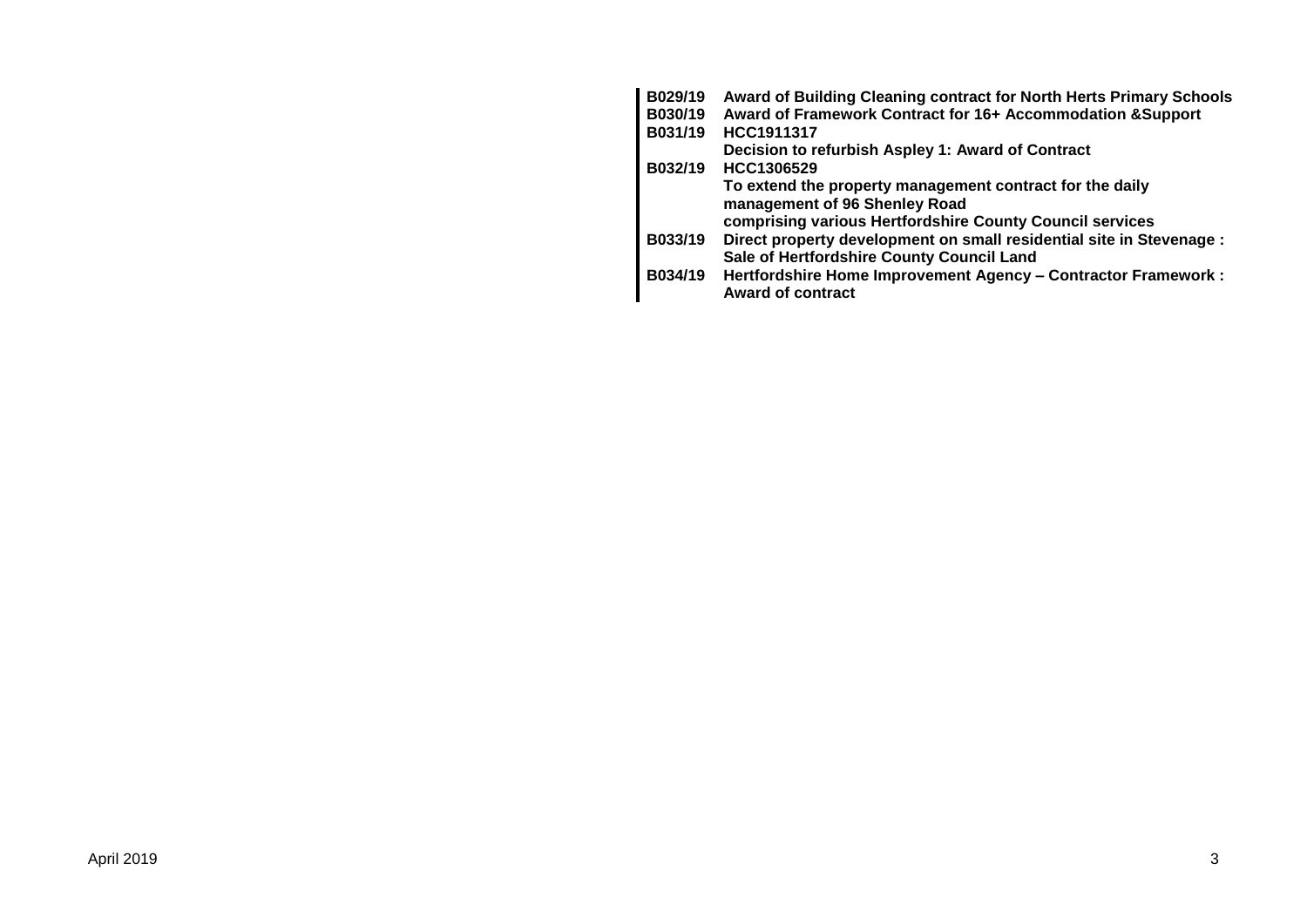| Ref. No. | <b>Matter for Decision</b>                                                                                                                                                          | Date<br>decision to<br>be made | <b>Cabinet Panels to be</b><br>consulted                                                                                                                                                  | <b>Officer contact for</b><br>this matter | Documents to be<br>considered****                                                                  | <b>Exempt from the</b><br><b>Council's Call-In</b><br><b>Procedures</b><br>Yes / No |
|----------|-------------------------------------------------------------------------------------------------------------------------------------------------------------------------------------|--------------------------------|-------------------------------------------------------------------------------------------------------------------------------------------------------------------------------------------|-------------------------------------------|----------------------------------------------------------------------------------------------------|-------------------------------------------------------------------------------------|
| A075/18  | Approval for the Hertfordshire<br><b>County Council Air Quality</b><br>Strategy                                                                                                     | 15/04/2019                     | Public Health &<br><b>Prevention Cabinet</b><br>Panel<br>Highways &<br><b>Environment Cabinet</b><br>Panel<br>Growth, Infrastructure,<br>Planning and the<br><b>Economy Cabinet Panel</b> | <b>Bethan Clemence</b><br>01992 555363    | Joint report of the Director of<br>Public Health and Director of<br>Environment and Infrastructure | <b>No</b>                                                                           |
| A011/19  | Agreement of Local Transport<br>Plan Delivery Programme and<br>the access to funding to<br>progress schemes to outline<br>business case positions                                   | 15/04/2019                     | Growth, Infrastructure,<br>Planning and The<br><b>Economy Cabinet Panel</b>                                                                                                               | <b>Anthony Collier</b><br>01992 658165    | Report of the Director of<br><b>Environment and Infrastructure</b>                                 | No                                                                                  |
| A014/19  | Whether to publish a statutory<br>notice on a proposal to change<br>the age range of York Road<br>Nursery School, Hitchin, to<br>allow children to be admitted<br>from the age of 2 | 15/04/2019                     | Education, Libraries and<br><b>Localism Cabinet Panel</b>                                                                                                                                 | David Shevlane<br>01992 556199            | Report of the Director of<br><b>Children's Services</b>                                            | No                                                                                  |

**PART A: DECISIONS BY CABINET** Note: New items and amendments are shown in **bold.**

<sup>1</sup> The address from which, subject to any prohibition or restriction on their disclosure, copies of, or extracts from, any document listed is available is County Hall, Pegs Lane, Hertford, SG13 8DE. Other documents relevant to these matters may be submitted to the decision maker. To request details of such documents (if any) as they become available contact Elaine Shell, Democratic Services Manager by email [\(elaine.shell@hertfordshire.gov.uk\)](mailto:elaine.shell@hertfordshire.gov.uk) or phone (01992 555565).

<sup>††</sup> Documents to be considered by the Cabinet are published in the Council's website at <https://democracy.hertfordshire.gov.uk/mgCalendarMonthView.aspx?GL=1&bcr=1>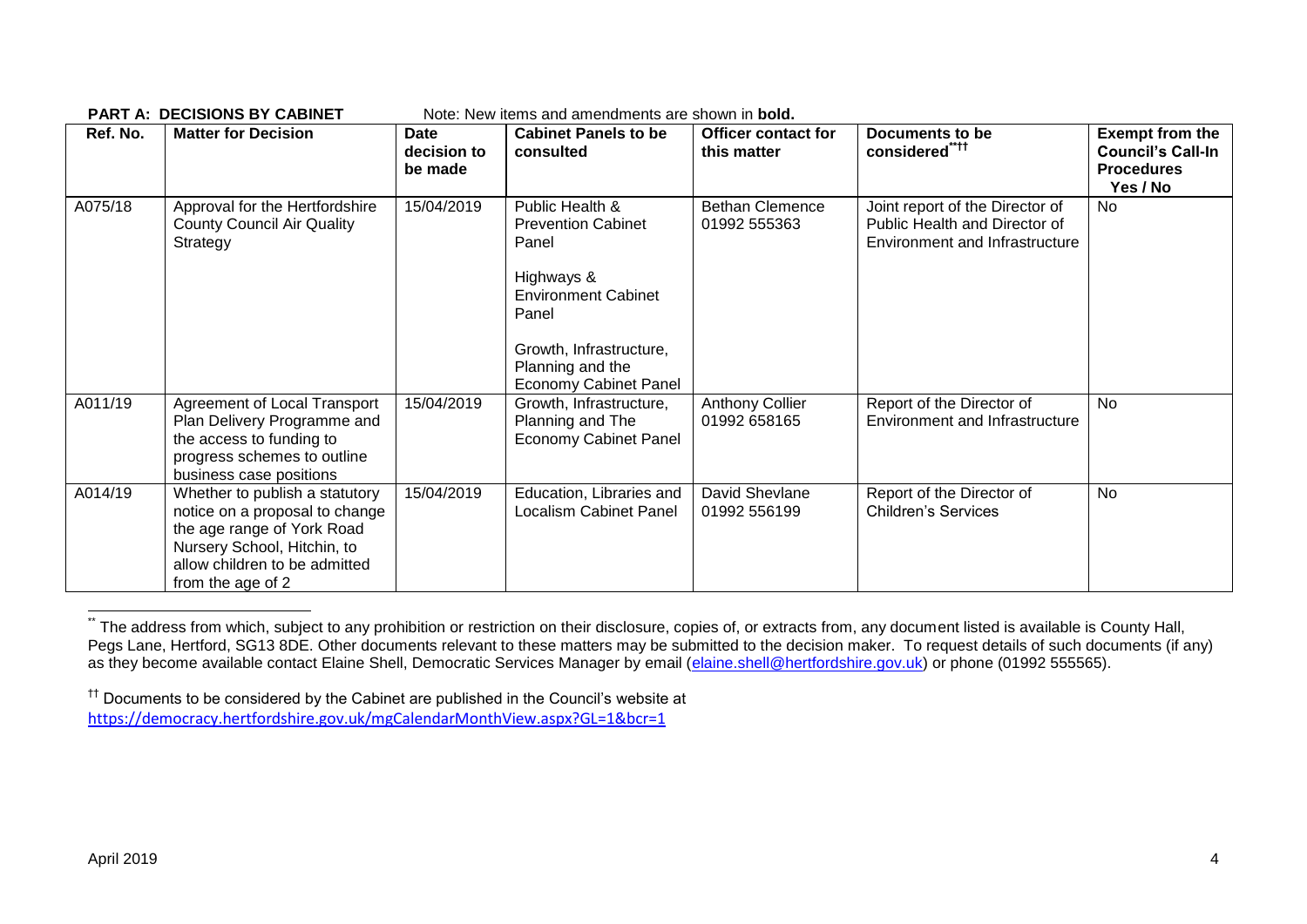| A019/19 | <b>Procurement for Strategic</b><br>Lead Provider - Reablement<br>and Support at Home Services                                                                                                       | 15/04/2019 | <b>Adult Care and Health</b><br><b>Cabinet Panel</b>                                                            | <b>Tim Parlow</b><br>01438 845928         | Report                                                                                                                                                                                                                                                       | <b>No</b>                                                                                                                              |
|---------|------------------------------------------------------------------------------------------------------------------------------------------------------------------------------------------------------|------------|-----------------------------------------------------------------------------------------------------------------|-------------------------------------------|--------------------------------------------------------------------------------------------------------------------------------------------------------------------------------------------------------------------------------------------------------------|----------------------------------------------------------------------------------------------------------------------------------------|
| A037/18 | Developments and Finance -<br>Review of scope of works and<br>charges to developers for<br>newly created highways                                                                                    | 13/05/2019 | Highways &<br><b>Environment Cabinet</b><br>Panel                                                               | Mark Kemp<br>01992 555206                 | Report of the Director of<br>Environment and Infrastructure                                                                                                                                                                                                  | No                                                                                                                                     |
| A015/19 | Whether to publish a statutory<br>notice in respect of the<br>proposal to enlarge the<br>premises of Codicote Primary<br>School taking into<br>consideration the outcome of a<br>public consultation | 13/05/2019 | Education, Libraries and<br><b>Localism Cabinet Panel</b>                                                       | Pauline Davis<br>01992 555865             | Report of the Director of<br><b>Children's Services</b><br>Part I and Part II Report - due<br>to 'Information relating to the<br>financial or business affairs of<br>any particular person<br>(including the Council)'                                       | Yes<br>The Chief<br><b>Executive has</b><br>certified that<br>implementation of<br>the decision is<br>critical for service<br>delivery |
| A016/19 | Progress on Library/Fire Co-<br>location programme, including<br>whether Sawbridgeworth<br>should continue to be included<br>within the programme.                                                   | 13/05/2019 | Education, Libraries &<br><b>Localism Cabinet Panel</b><br>Resources and<br><b>Performance Cabinet</b><br>Panel | <b>Taryn Pearson-Rose</b><br>01992 556651 | Report of the Director of<br>Resources<br>Part I and Part II Report - due<br>to 'Information relating to the<br>financial or business affairs of<br>any particular person<br>(including the Council)'                                                        | <b>No</b>                                                                                                                              |
| A017/19 | <b>Highway Liaison Meeting</b><br>(HLM) arrangements                                                                                                                                                 | 13/05/2019 | Highways and<br><b>Environment Cabinet</b><br>Panel                                                             | <b>Paul Gellard</b><br>01992 658142       | Report of the Director of<br>Environment and Infrastructure                                                                                                                                                                                                  | <b>No</b>                                                                                                                              |
| A020/19 | Developer selection for<br><b>Greater Brookfield,</b><br><b>Cheshunt</b>                                                                                                                             | 13/05/2019 | <b>Resources and</b><br><b>Performance Cabinet</b><br>Panel                                                     | <b>Mike Evans</b><br>01992 555634         | <b>Report of the Director of</b><br><b>Resources</b><br>Part I and Part II Report -<br>due to Part I and Part II<br>Report – due to 'Information<br>relating to the financial or<br>business affairs of any<br>particular person (including<br>the Council)' | <b>No</b>                                                                                                                              |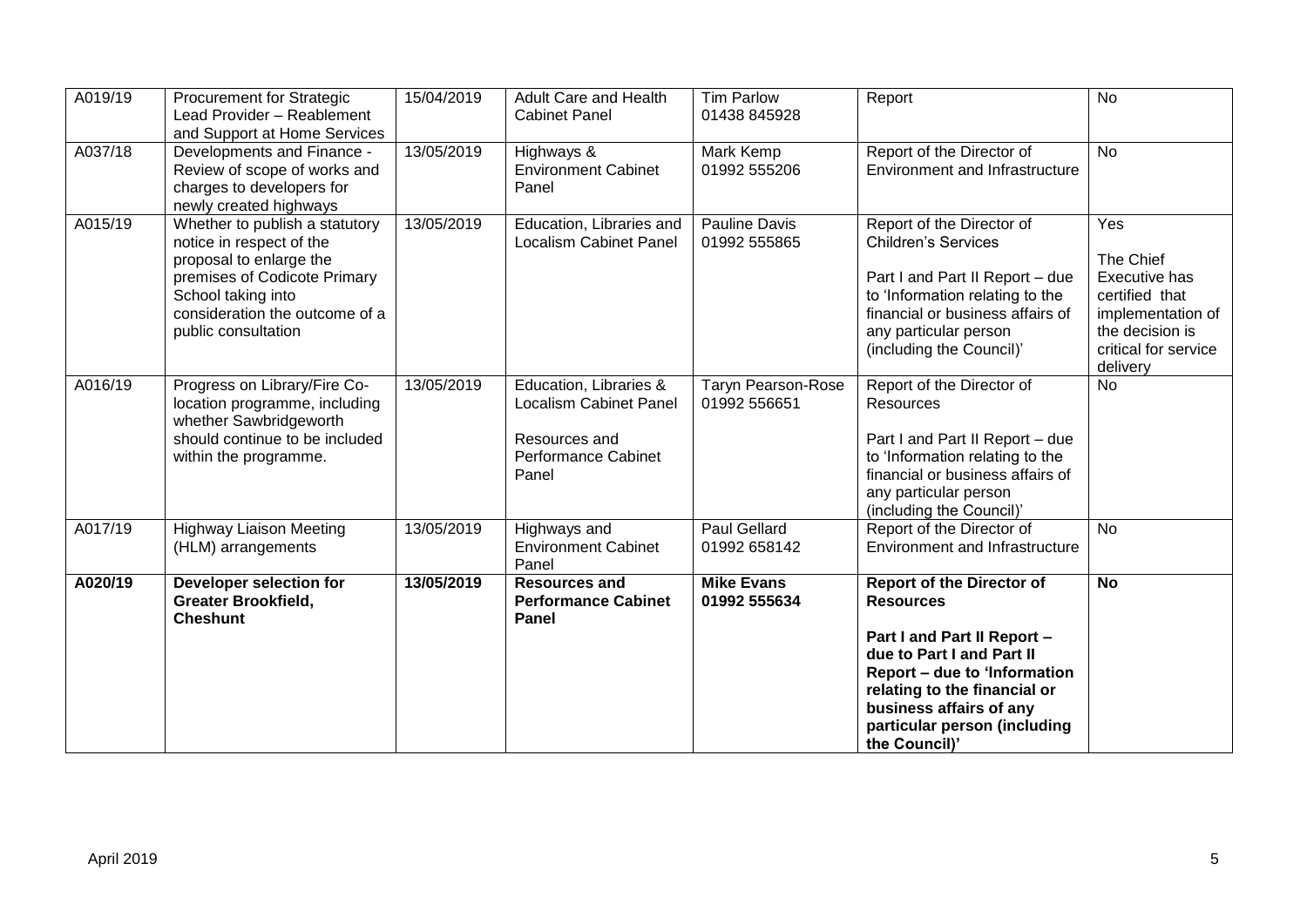| A021/19 | To consider the future of<br><b>Wrights Farm, Pirton</b>                                                                                                                           | 13/05/2019 | <b>Resources and</b><br><b>Performance Cabinet</b><br>Panel                                                                 | <b>Sharon Roskilly</b><br>01992 555988 | <b>Report of the Director of</b><br><b>Resources</b><br>Part I and Part II Report -<br>due to Part I and Part II<br>Report - due to 'Information<br>relating to the financial or<br>business affairs of any<br>particular person (including<br>the Council)' | $\overline{N}$ |
|---------|------------------------------------------------------------------------------------------------------------------------------------------------------------------------------------|------------|-----------------------------------------------------------------------------------------------------------------------------|----------------------------------------|--------------------------------------------------------------------------------------------------------------------------------------------------------------------------------------------------------------------------------------------------------------|----------------|
| A022/19 | To approve proposals for<br>the provision of a new 60<br>place secondary special<br>school at the Woodside<br>Centre, Welwyn Garden City,<br>including financial<br>considerations | 13/05/2019 | <b>Education, Libraries</b><br>and Localism Cabinet<br>Panel<br><b>Resources and</b><br><b>Performance Cabinet</b><br>Panel | <b>Emily White</b><br>01992 588159     | Joint report of the Director<br>of Childrens Services and<br>the Director of Resources                                                                                                                                                                       | <b>No</b>      |
| A023/19 | Proposed revision of the<br><b>Local Authority 2016</b><br><b>Collected Waste Spatial</b><br><b>Strategy - Household Waste</b><br><b>Recycling Centre Annex</b>                    | 13/05/2019 | <b>Community Safety and</b><br><b>Waste Management</b><br><b>Cabinet Panel</b>                                              | <b>Matthew King</b><br>01992 556207    | <b>Report of the Director of</b><br><b>Environment</b>                                                                                                                                                                                                       | Report         |
| A007/19 | To consider the future of Land<br>at London Road, Bishops<br>Stortford                                                                                                             | 10/06/2019 | Resources and<br>Performance Cabinet<br>Panel                                                                               | <b>Dick Bowler</b><br>01992 556223     | Report of the Director of<br>Resources<br>Part I and Part II Report - due<br>to 'Information relating to the<br>financial or business affairs of<br>any particular person<br>(including the Council)'                                                        | <b>No</b>      |
| A012/19 | Publication of Integrated Risk<br>Management Plan for<br>Hertfordshire Fire and Rescue<br>Service                                                                                  | 10/06/2019 | Community Safety and<br>Waste Management<br><b>Cabinet Panel</b>                                                            | Darryl Keen<br>01992 507500            | Report of the Director of<br><b>Community Protection</b>                                                                                                                                                                                                     | <b>No</b>      |
| A024/19 | <b>Approval of Hertfordshire</b><br><b>County Council's Sexual</b><br>Health Strategy 2019-2024                                                                                    | 08/07/2019 | <b>Public Health and</b><br><b>Prevention Cabinet</b><br>Panel                                                              | <b>Rob Bacon</b><br>01438 844135       | <b>Report of the Director of</b><br><b>Public Health</b>                                                                                                                                                                                                     | $\overline{N}$ |
| A025/19 | <b>Hertfordshire County</b><br><b>Council's Annual Report</b><br>2018/2019                                                                                                         | 08/07/2019 | <b>Resources and</b><br><b>Performance Cabinet</b><br>Panel                                                                 | <b>Alex James</b><br>01992 588259      | <b>Report of the Director of</b><br><b>Resources</b>                                                                                                                                                                                                         | $\overline{N}$ |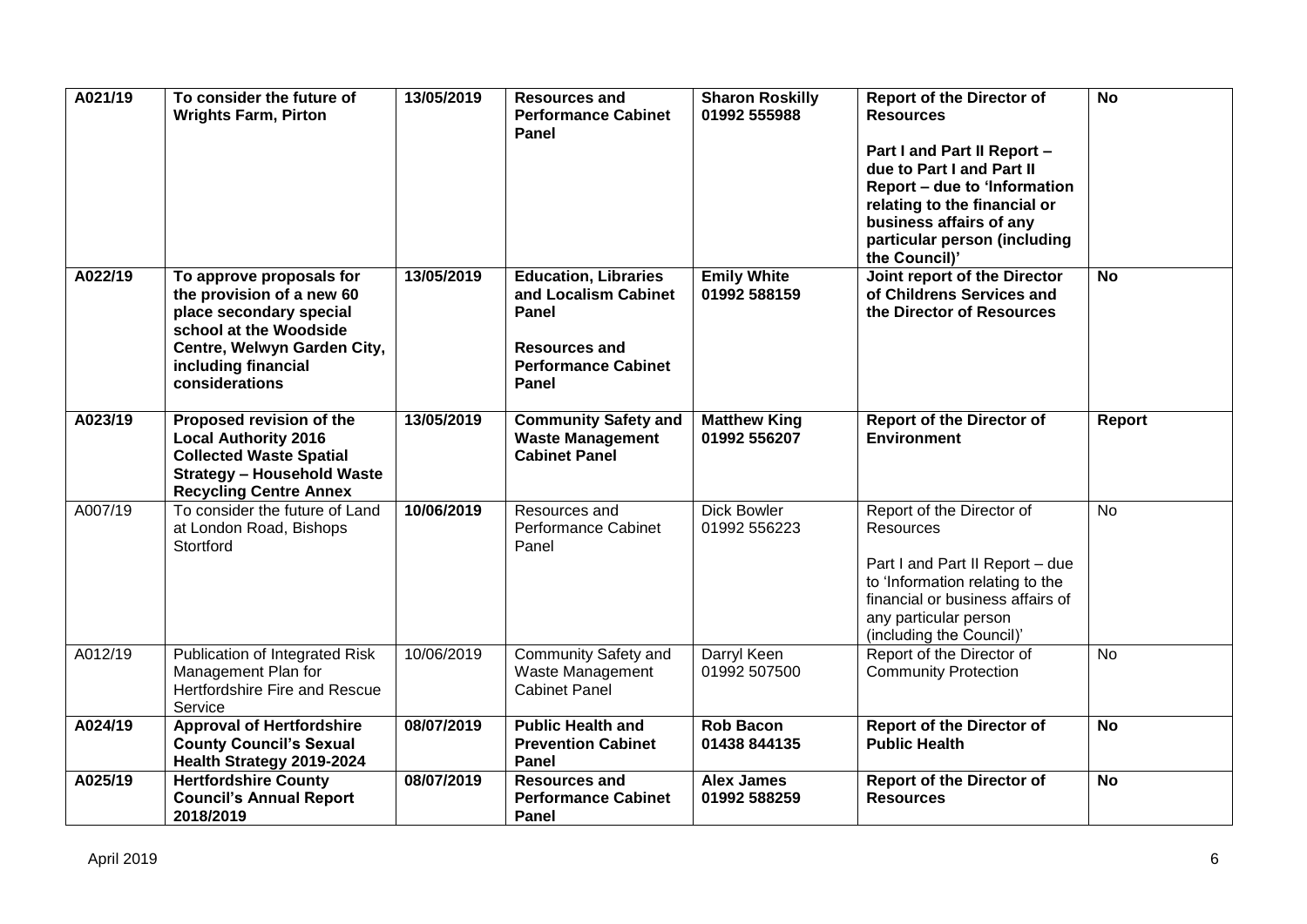| A026/19 | <b>Refresh of Hertfordshire</b><br><b>County Council's Corporate</b><br><b>Plan</b> | 08/07/2019 | <b>Resources and</b><br><b>Performance Cabinet</b><br><b>Panel</b>      | Alex James<br>01992 588259              | <b>Report of the Director of</b><br><b>Resources</b>     | No |
|---------|-------------------------------------------------------------------------------------|------------|-------------------------------------------------------------------------|-----------------------------------------|----------------------------------------------------------|----|
| A027/19 | <b>Approval of the Council's</b><br><b>Tobacco Policy</b>                           | 08/07/2019 | <b>Public Health &amp;</b><br><b>Prevention Cabinet</b><br><b>Panel</b> | <b>Elizabeth Fisher</b><br>01442 453633 | <b>Report of the Director of</b><br><b>Public Health</b> | No |

**Membership of Cabinet:** 

| <b>Richard Roberts</b> | <b>Adult Care &amp; Health</b>                 | <b>Phil Bibby</b>     | <b>Highways &amp; Environment</b>     |
|------------------------|------------------------------------------------|-----------------------|---------------------------------------|
| <b>Teresa Heritage</b> | <b>Children, Young People and Families</b>     | <b>David Williams</b> | <b>Leader of the Council</b>          |
| <b>Terry Hone</b>      | <b>Community Safety &amp; Waste Management</b> | <b>Tim Hutchings</b>  | <b>Public Health &amp; Prevention</b> |
| <b>Terry Douris</b>    | <b>Education, Libraries &amp; Localism</b>     | <b>Ralph Sangster</b> | <b>Resources &amp; Performance</b>    |
| <b>Derrick Ashley</b>  | Growth, Infrastructure, Planning and The       |                       |                                       |
|                        | Economy                                        |                       |                                       |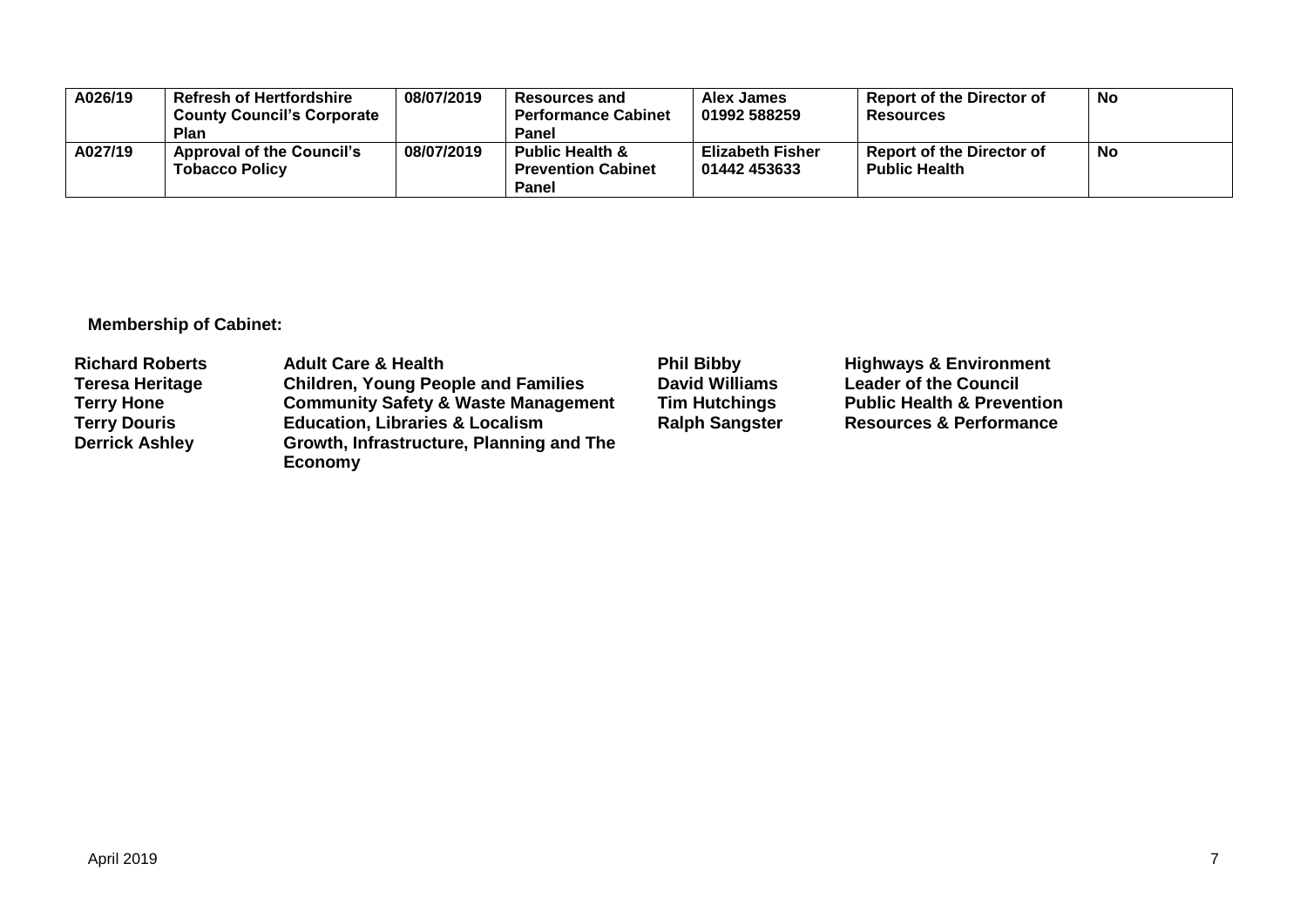**PART B: DECISIONS BY CHIEF OFFICERS Note: New items and amendments are shown in bold.** 

|         | <b>Issue for</b><br><b>Decision</b>                                                                                                                                                                                   | Name and Title of<br><b>Decision Maker</b>                                | Date, or<br>period<br>within<br>which,<br>decision to<br>be made | <b>Cabinet Panels to be</b><br>consulted | <b>Officer contact for</b><br>this matter | <b>Documents to be</b><br>considered <sup>##</sup> | <b>Exempt from the</b><br><b>Council's Call-In</b><br><b>Procedures</b><br>Yes / No |
|---------|-----------------------------------------------------------------------------------------------------------------------------------------------------------------------------------------------------------------------|---------------------------------------------------------------------------|------------------------------------------------------------------|------------------------------------------|-------------------------------------------|----------------------------------------------------|-------------------------------------------------------------------------------------|
| B001/19 | <b>Traffic Regulation</b><br>Orders - various<br>(see attached<br><b>Schedule</b><br>Appendix 1)                                                                                                                      | Mark Kemp<br><b>Director Environment</b><br>and Infrastructure            | During the<br>period of this<br>Forward Plan                     |                                          | Mark Kemp<br>01992 555206                 | Reports from Lead<br><b>Officers</b>               | <b>No</b>                                                                           |
| B104/17 | New contract for<br>the Provision of a<br>Two bed<br>Emergency<br>Therapeutic<br>residential Unit for<br>Children and<br>Young People<br>aged 11-16 with<br>Challenging and<br><b>Complex Needs</b><br>(Hudnall Park) | Marion Ingram<br><b>Operations Director</b><br><b>Specialist Services</b> | May 2019<br>(was<br>February<br>2019)                            |                                          | Lynn Knowles<br>07740 918847              | See Note 2 below                                   | <b>No</b>                                                                           |
| B007/18 | Procurement and<br>award of contract<br>to extend<br>superfast fibre<br>broadband to the<br>last percentage of<br>rural business<br>areas in<br>Hertfordshire in<br>line with DEFRA<br>funding provision              | <b>Scott Crudgington</b><br>Director of<br><b>Resources</b>               | <b>June 2019</b><br>(was March<br>2019)                          |                                          | Anna Morrison<br>01992 588397             | See Note 2 below                                   | <b>No</b>                                                                           |

1

<sup>‡‡</sup> The address from which, subject to any prohibition or restriction on their disclosure, copies of, or extracts from, any document listed is available is County Hall, Pegs Lane, Hertford, SG13 8DE. Other documents relevant to these matters may be submitted to the decision maker. To request details of such documents (if any) as they become available contact Elaine Shell, Democratic Services Manager by email [\(elaine.shell@hertfordshire.gov.uk\)](mailto:elaine.shell@hertfordshire.gov.uk) or phone (01992 55565).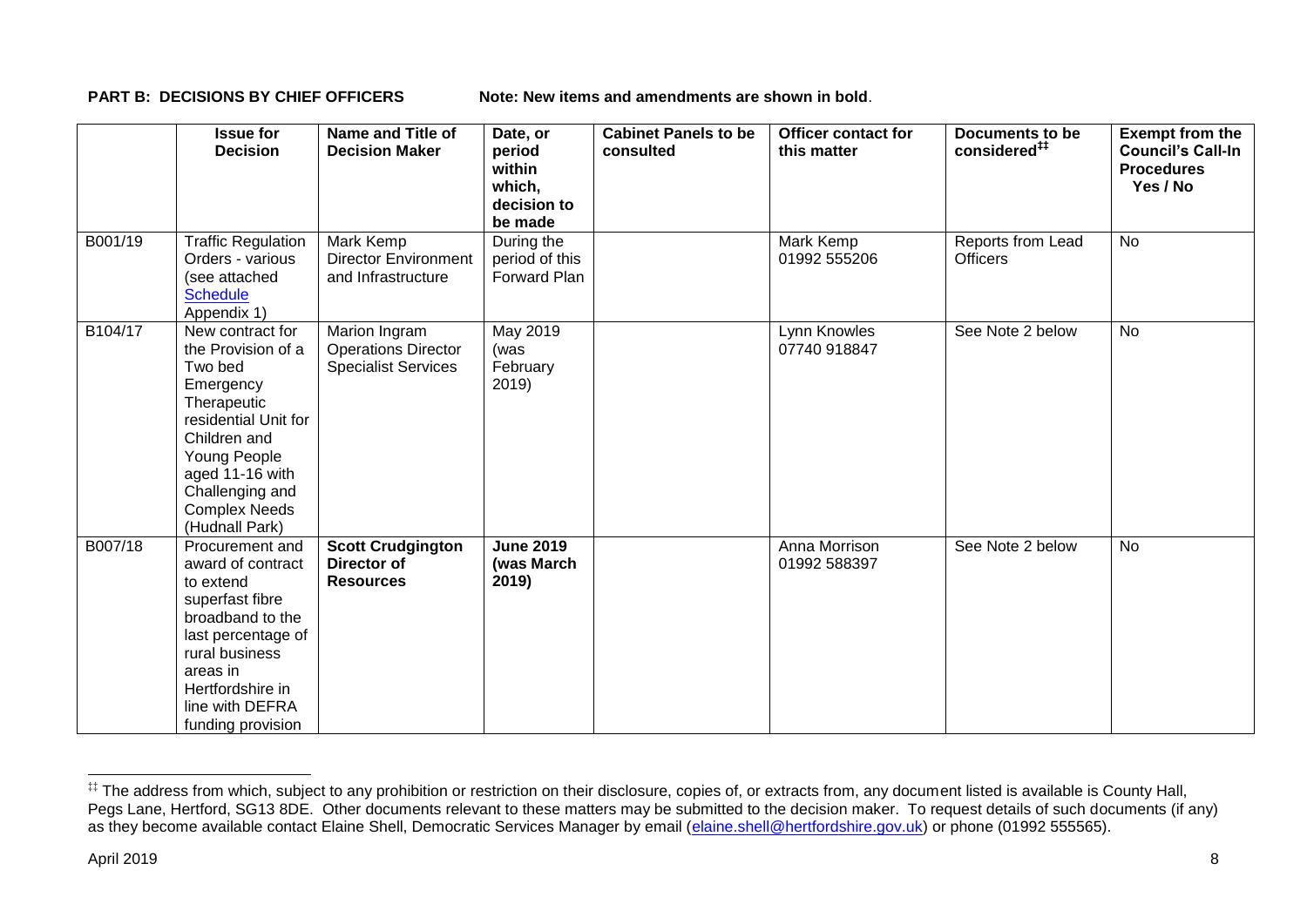| B050/18 | <b>Blackbird Farm</b><br>Roofing and<br>Asbestos works<br>Award of contract<br>HCC1810464                                                       | Sass Pledger<br><b>Assistant Director</b><br>Property   | May 2019<br>(was April<br>2019         | Jackie Aldridge<br>01992 588138         | See Note 2 below | <b>No</b> |
|---------|-------------------------------------------------------------------------------------------------------------------------------------------------|---------------------------------------------------------|----------------------------------------|-----------------------------------------|------------------|-----------|
| B102/18 | Procurement for<br>The provision of<br>an Enterprise<br>Resource<br>Planning (ERP)<br><b>System for Herts</b><br>FullStop: Award<br>of contract | <b>Glenn Facey</b><br><b>Head of Herts</b><br>FullStop  | May 2019<br>(was March<br>2019         | Glenn Facey<br>01707 292364             | See Note 2 below | <b>No</b> |
| B109/18 | HCC1810703-<br><b>Property Works</b><br>Framework 2019-<br>2023                                                                                 | Sass Pledger<br><b>Assistant Director -</b><br>Property | <b>June 2019</b><br>(was May<br>2019)  | <b>Victoria Simpson</b><br>01992 556658 | See Note 2 below | <b>No</b> |
| B110/18 | HCC1810704-<br>Property<br>Consultancy<br>Framework 2019 -<br>2023                                                                              | Sass Pledger<br><b>Assistant Director -</b><br>Property | <b>June 2019</b><br>(was May<br>2019)  | <b>Victoria Simpson</b><br>01992 556658 | See Note 2 below | <b>No</b> |
| B111/18 | HCC1810826-<br>Provision of<br>Demountable<br>temporary/<br>modular<br>buildings: Award<br>of contract                                          | Sass Pledger<br><b>Assistant Director -</b><br>Property | <b>June 2019</b><br>(was May<br>2019)  | <b>Victoria Simpson</b><br>01992 556658 | See Note 2 below | <b>No</b> |
| B116/18 | HCC1810932<br>PEP8 - School<br>Expansion - St<br>Peters School, St<br>Albans -<br>Award of Contract                                             | Sass Pledger<br><b>Assistant Director</b><br>Property   | <b>May 2019</b><br>(was April<br>2019) | Jackie Aldridge<br>01992 588138         | See Note 2 below | No        |
| B117/18 | Adult substance<br>misuse housing<br>related support<br>service - Award<br>of contract                                                          | <b>Jim McManus</b><br>Director of Public<br>Health      | <b>May 2019</b><br>(was March<br>2019) | Natasha Welsh<br>01438 844381           | See Note 2 below | <b>No</b> |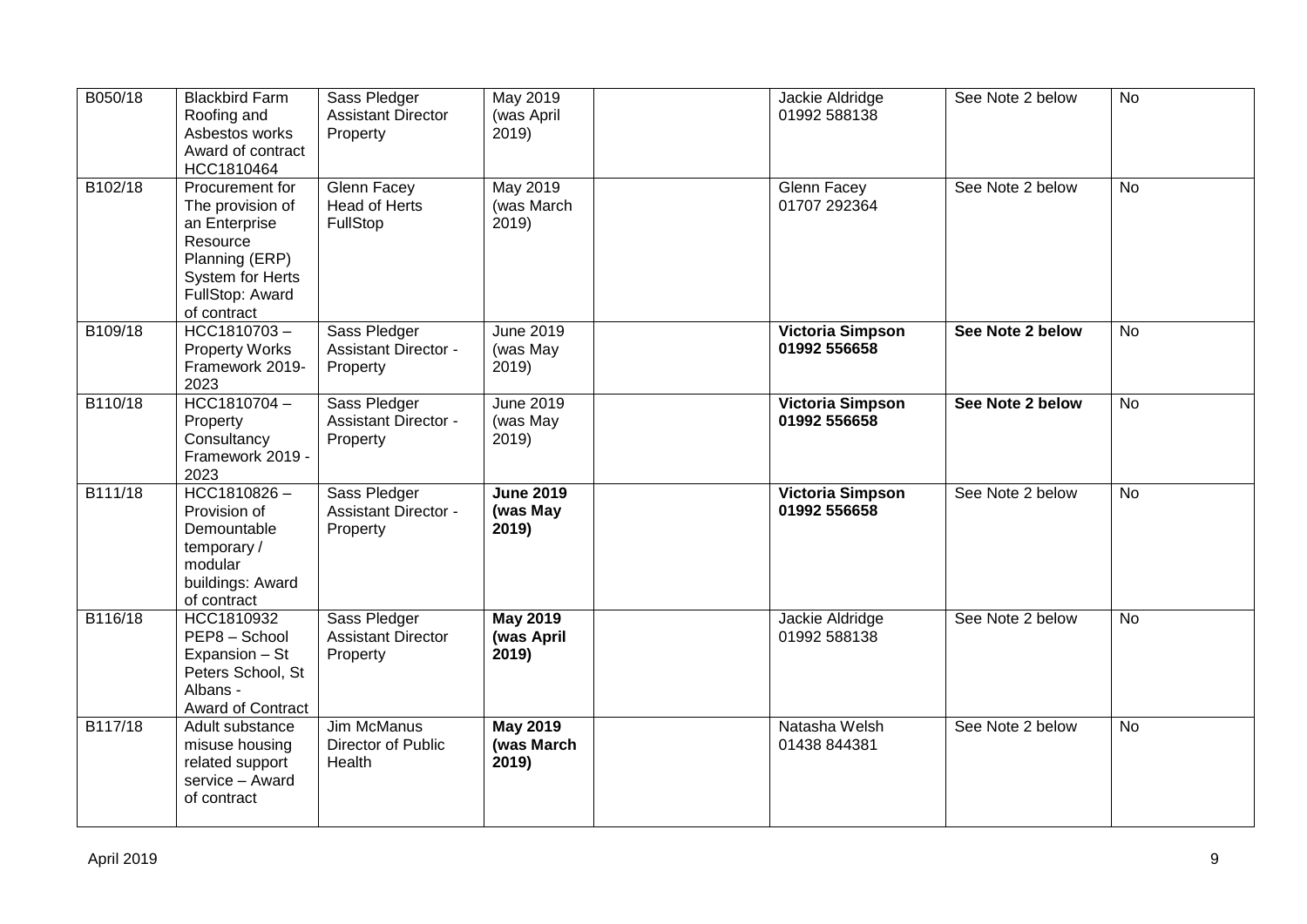| B134/18 | Acquisition of new<br>premises for<br>enlarged Hatfield<br>Library                                                                                                                               | Sass Pledger<br>Assistant Director,<br>Property                              | <b>April 2019</b><br>(was March<br>2019) |                                                                | <b>Robert Ambler</b><br>01992 588836   | Report                     | $\overline{N}$ |
|---------|--------------------------------------------------------------------------------------------------------------------------------------------------------------------------------------------------|------------------------------------------------------------------------------|------------------------------------------|----------------------------------------------------------------|----------------------------------------|----------------------------|----------------|
| B138/18 | Award of contract<br>for Provision of<br>Pumping<br>Appliances                                                                                                                                   | <b>Steve Tant</b><br><b>Assistant Chief</b><br>Officer                       | <b>April 2019</b><br>(was March<br>2019) |                                                                | <b>Brian Middleton</b><br>01992 507520 | Report<br>See Note 2 below | <b>No</b>      |
| B139/18 | Acquisition of<br>Land interests<br>necessary for the<br>delivery of the<br>A602<br>Improvements                                                                                                 | <b>Scott Crudgington</b><br><b>Director of</b><br><b>Resources</b>           | <b>April 2019</b><br>(was March<br>2019) |                                                                | David Burt<br>01992 658177             | Report<br>See Note 4 below | <b>No</b>      |
| B005/19 | Hertfordshire<br>Adult and Family<br><b>Learning Service</b><br>(HAFLS) - Award<br>of contract for the<br>provision of Adult<br>Learning across<br>Hertfordshire for<br>academic year<br>2019/20 | Steven Lee-Foster<br><b>Assistant Director</b><br><b>Adult Care Services</b> | May 2019                                 |                                                                | Lyn Keates<br>01992 588626             | Report<br>See Note 2 below | <b>No</b>      |
| B006/19 | Award of contract<br>for the provision<br>for an integrated<br><b>Therapies Service</b><br>to children and<br>young people with<br>disabilities                                                  | Marion Ingram<br><b>Operations Director</b><br><b>Specialist Services</b>    | May 2019                                 | Children, Young<br>People and Families<br><b>Cabinet Panel</b> | Julie Reddish<br>01438 843873          | Report<br>See Note 2 below | <b>No</b>      |
| B007/19 | HCC1811103-<br><b>Greenside School</b><br>- Car park works<br>- Award of<br>contract                                                                                                             | Sass Pledger<br>Assistant Director,<br>Property                              | <b>May 2019</b><br>(was April<br>2019)   |                                                                | Jackie Aldridge<br>01992 588138        | See Note 2 below           | <b>No</b>      |
| B008/19 | Award a contract<br>for the adult<br>substance misuse<br>housing related<br>support service                                                                                                      | Jim McManus<br>Director of Public<br>Health                                  | May 2019                                 |                                                                | Natasha Welsh<br>01438 844381          | See Note 2 below           | <b>No</b>      |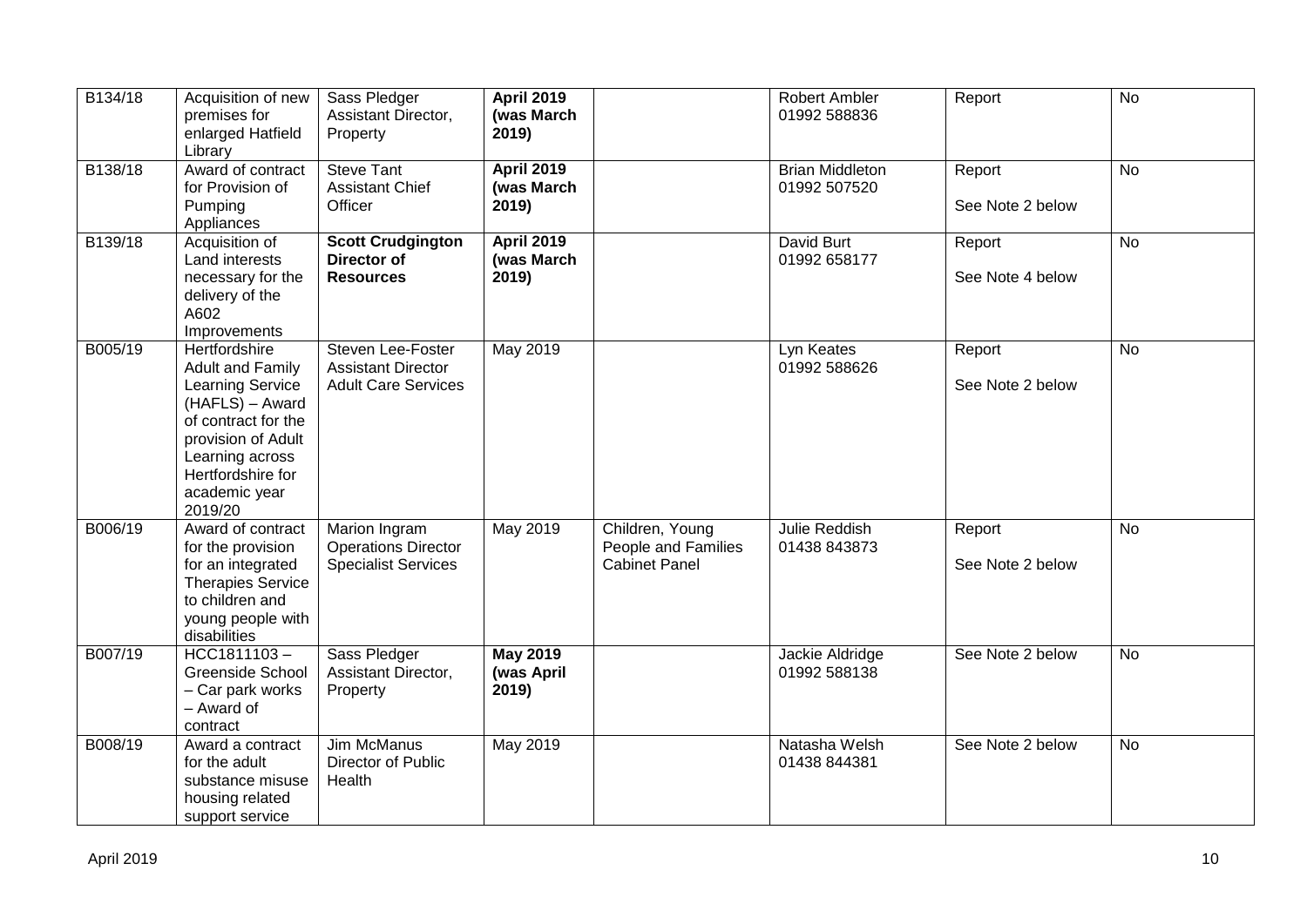| B010/19 | Award of<br>Flexicare<br>contracts                                                                                                                                                                                                                                                    | lain MacBeath<br><b>Director Adult Care</b><br>Services                        | April 2019       |                                                      | Daisy Sanghera<br>01438 843391 | See Note 2 below | No        |
|---------|---------------------------------------------------------------------------------------------------------------------------------------------------------------------------------------------------------------------------------------------------------------------------------------|--------------------------------------------------------------------------------|------------------|------------------------------------------------------|--------------------------------|------------------|-----------|
| B011/19 | Award of Contract<br>for the supply of<br><b>Exercise Books</b><br>and Paper for<br><b>Herts FullStop</b>                                                                                                                                                                             | Glenn Facey<br>Head of Herts<br>FullStop                                       | May 2019         |                                                      | Louise Bagley<br>01707 292431  | See Note 2 below | No        |
| B012/19 | Award of contract<br>for the provision<br>of Recruitment<br>Advertising and<br><b>Statutory Notices</b><br>Services with<br>effect from August<br>2019                                                                                                                                | Sally Hopper<br><b>Assistant Director</b><br>Human Resource<br><b>Services</b> | <b>June 2019</b> |                                                      | Sally Hopper<br>01992 555692   | See Note 2 below | No        |
| B016/19 | Joint Tender<br>process with<br>Luton Council to<br>establish a new<br>block contract for<br>the provision of a<br>4 bedded<br>Residential<br>Children's Home<br>for Children and<br>Young People<br>aged 11-16 with<br>Challenging and<br><b>Complex Needs:</b><br>Award of contract | Marion Ingram<br><b>Operations Director</b><br><b>Specialist Services</b>      | April 2019       |                                                      | Lynn Knowles<br>07740 918847   | See Note 2 below | <b>No</b> |
| B019/19 | Tender of<br>Specialist Care at<br>Home contract -<br>Award of contract                                                                                                                                                                                                               | lain MacBeath<br>Director of Adult<br><b>Care Services</b>                     | April 2019       | <b>Adult Care and Health</b><br><b>Cabinet Panel</b> | Daisy Sanghera<br>01438 843391 | See Note 2 below | No        |
| B020/19 | <b>Tender of Support</b><br>at Home contract<br>- Award of<br>contract                                                                                                                                                                                                                | lain MacBeath<br>Director of Adult<br><b>Care Services</b>                     | April 2019       | Adult Care and Health<br><b>Cabinet Panel</b>        | Daisy Sanghera<br>01438 843391 | See Note 2 below | <b>No</b> |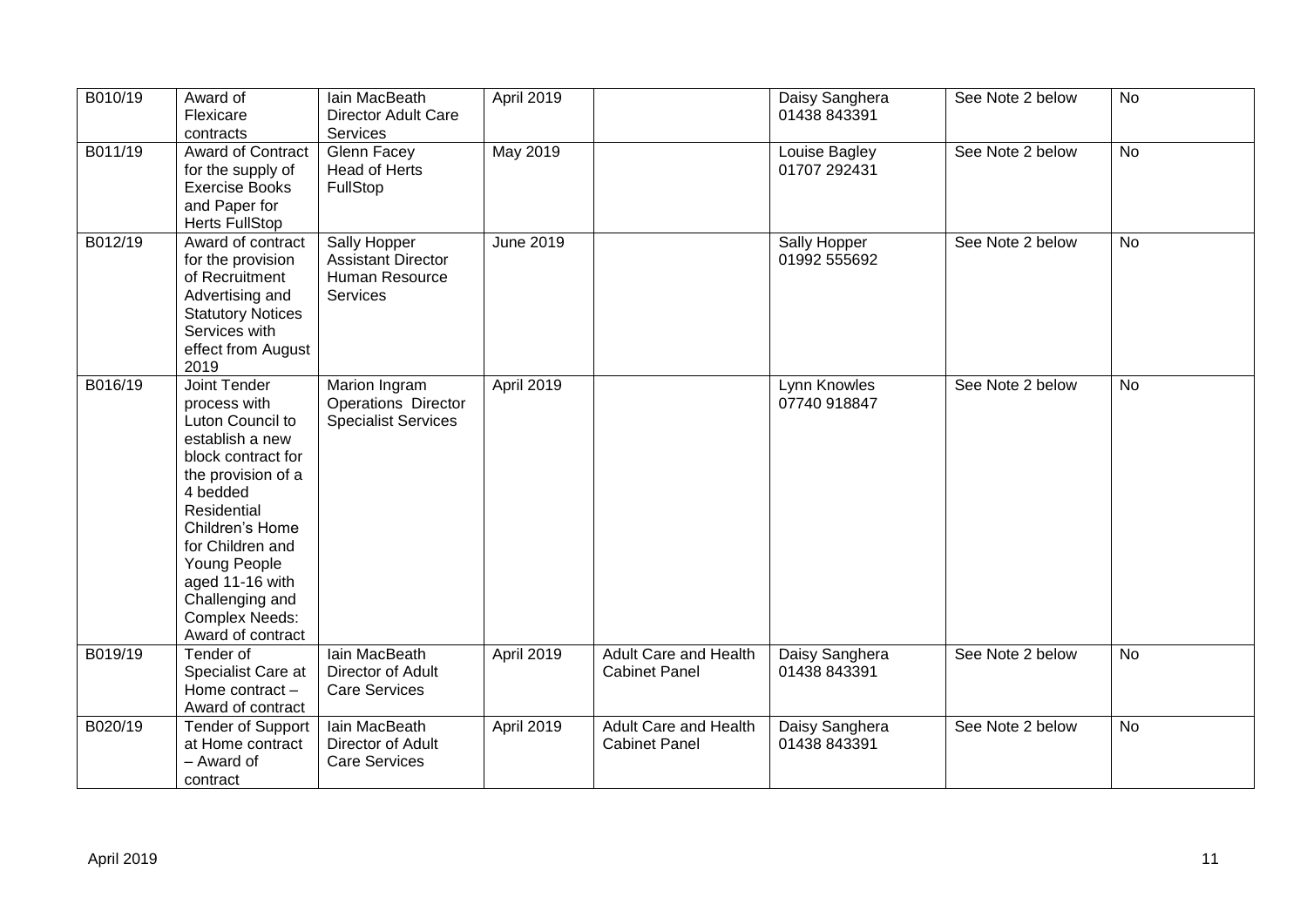| B022/19 | To agree the<br>commissioning<br>plan for the<br><b>Community Meals</b><br>Service                                    | lain MacBeath<br>Director of Adult<br><b>Care Services</b>                                     | Not before<br>$4th$ April 2019 | <b>Ted Maddex</b><br>01438 843574         | Report           | <b>No</b>      |
|---------|-----------------------------------------------------------------------------------------------------------------------|------------------------------------------------------------------------------------------------|--------------------------------|-------------------------------------------|------------------|----------------|
| B024/19 | The Supply of<br><b>Exercise Books</b><br>and exercise<br>paper – Award of<br>contract                                | Glenn Facey<br>Head of Herts<br>FullStop                                                       | May 2019                       | Louise Bagley<br>01707 292431             | See note 2 below | <b>No</b>      |
| B025/19 | Tender awards for<br>the provision of<br>two local bus<br>service contracts<br>starting in May<br>2019                | Simon Aries<br><b>Assistant Director</b><br>Transport Waste and<br>Environmental<br>Management | Not before<br>$4th$ April 2019 | <b>Matthew Lale</b><br>01992 588633       | See note 2 below | <b>No</b>      |
| B026/19 | Whether to<br>continue with the<br>respite nursing<br>beds contract<br>including the<br>terms for the<br>continuation | Chris Badger,<br><b>Operations Director</b><br><b>Adult Care Services</b>                      | Not before<br>$4th$ April 2019 | <b>Matthew Chatfield</b><br>01438 845387  | See note 2 below | No             |
| B029/19 | Award of<br><b>Building</b><br>Cleaning<br>contract for<br><b>North Herts</b><br><b>Primary Schools</b>               | <b>Glenn Facey</b><br><b>Head of Herts</b><br><b>FullStop</b>                                  | <b>June 2019</b>               | <b>Kean Booth</b><br>07580 743479         | See Note 2 below | <b>No</b>      |
| B030/19 | Award of<br><b>Framework</b><br>Contract for 16+<br><b>Accommodation</b><br>&Support                                  | <b>Jenny Coles</b><br><b>Director of</b><br><b>Children's Services</b>                         | <b>May 2019</b>                | <b>Lynn Knowles</b><br>07740 918847       | See Note 2 below | $\overline{N}$ |
| B031/19 | <b>HCC1911317</b><br><b>Decision to</b><br>refurbish Aspley<br>1: Award of<br><b>Contract</b>                         | <b>Sass Pledger</b><br><b>Assistant Director,</b><br><b>Property</b>                           | <b>May 2019</b>                | <b>Michael Cunningham</b><br>07970 193615 | See Note 2 below | <b>No</b>      |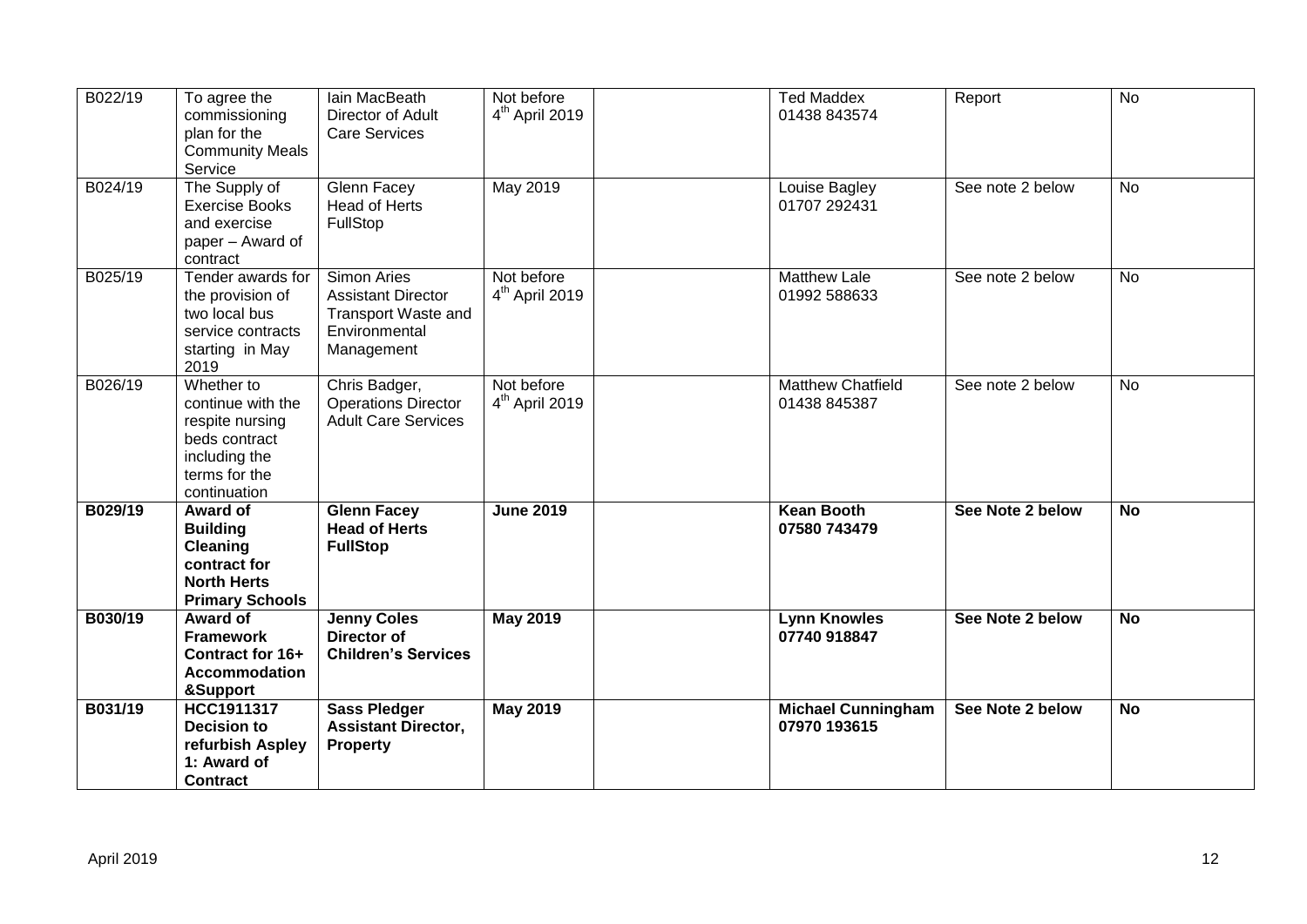| B032/19 | HCC1306529<br>To extend the<br>property<br>management<br>contract for the<br>daily<br>management of<br>96 Shenley Road<br>comprising<br>various<br><b>Hertfordshire</b><br><b>County Council</b><br>services | <b>Sass Pledger</b><br><b>Assistant Director,</b><br><b>Property</b> | <b>May 2019</b> | <b>Tyrone Frost</b><br>01992 556280     | See Note 4 below | <b>No</b> |
|---------|--------------------------------------------------------------------------------------------------------------------------------------------------------------------------------------------------------------|----------------------------------------------------------------------|-----------------|-----------------------------------------|------------------|-----------|
| B033/19 | Direct property<br>development on<br>small residential<br>site in<br><b>Stevenage: Sale</b><br>of Hertfordshire<br><b>County Council</b><br>Land                                                             | <b>Scott Crudgington</b><br>Director of<br><b>Resources</b>          | <b>May 2019</b> | <b>Mike Evans</b><br>01992 555634       | Report           | <b>No</b> |
| B034/19 | <b>Hertfordshire</b><br>Home<br>Improvement<br>Agency-<br><b>Contractor</b><br>Framework:<br><b>Award of</b><br>contract                                                                                     | lain MacBeath<br><b>Director of Adult</b><br><b>Care Services</b>    | <b>May 2019</b> | <b>Michelle Abraham</b><br>01992 588124 | See Note 2 below | <b>No</b> |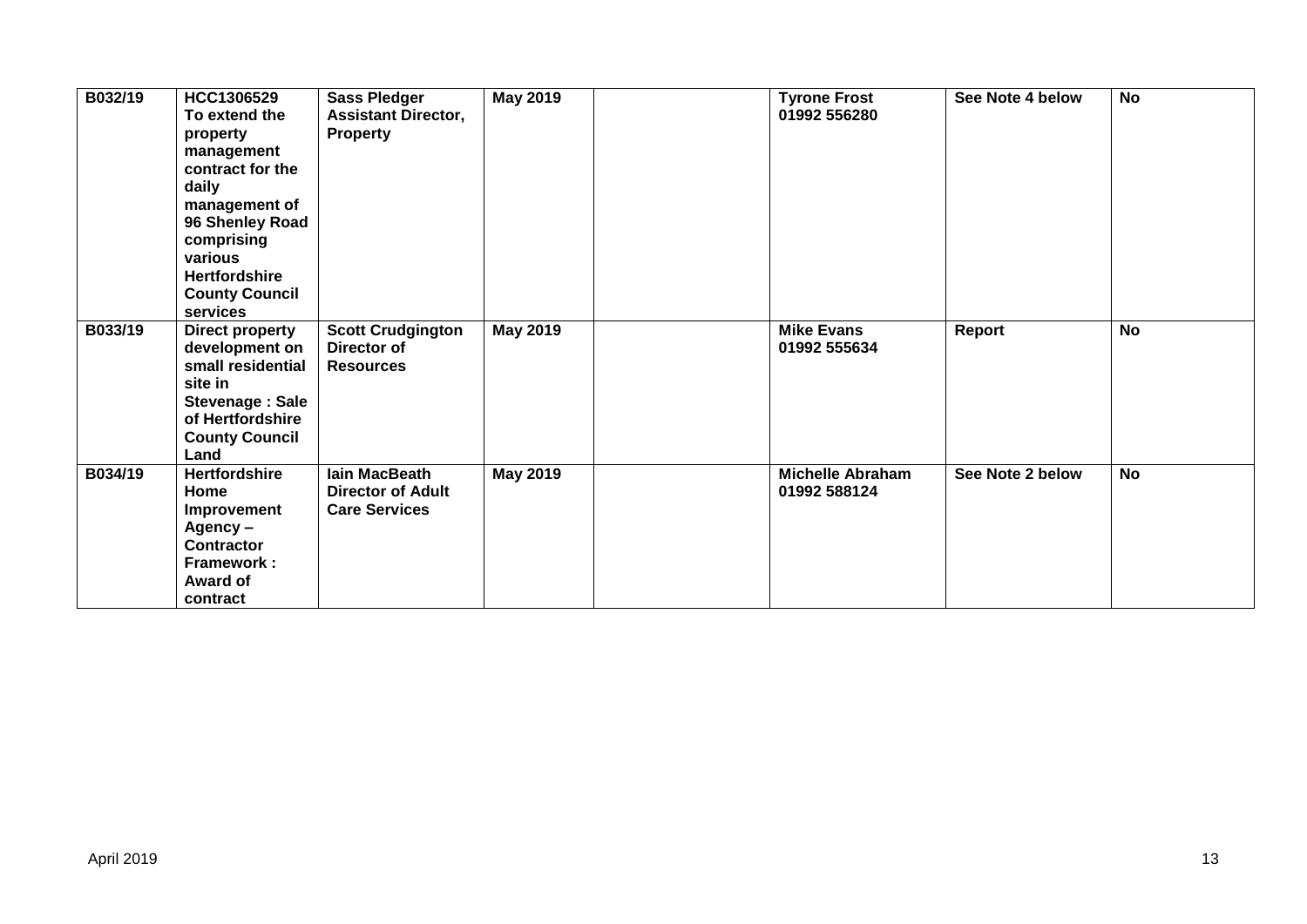#### **Notes:**

- 1. CBC contract = on behalf of 17 local authority members of the Central Buying Consortium<br>2. Quality and price evaluation derived from tenderers' submissions (which may contain exen
- 2. Quality and price evaluation derived from tenderers' submissions *(which may contain exempt information and if so will not be available for public inspection)*
- 3. Collaborative contract with one or more authorities (not a CBC contract)<br>4. Part II (due to 'Information relating to the financial or business affairs of a
- Part II (due to 'Information relating to the financial or business affairs of any particular person (including the Council')".

If you have any general enquiries about this Forward Plan - contact Elaine Shell, Democratic Services Manager, 01992 555565 Email: [elaine.shell@hertfordshire.gov.uk](mailto:elaine.shell@hertfordshire.gov.uk) 

**KATHRYN PETTITT, CHIEF LEGAL OFFICER**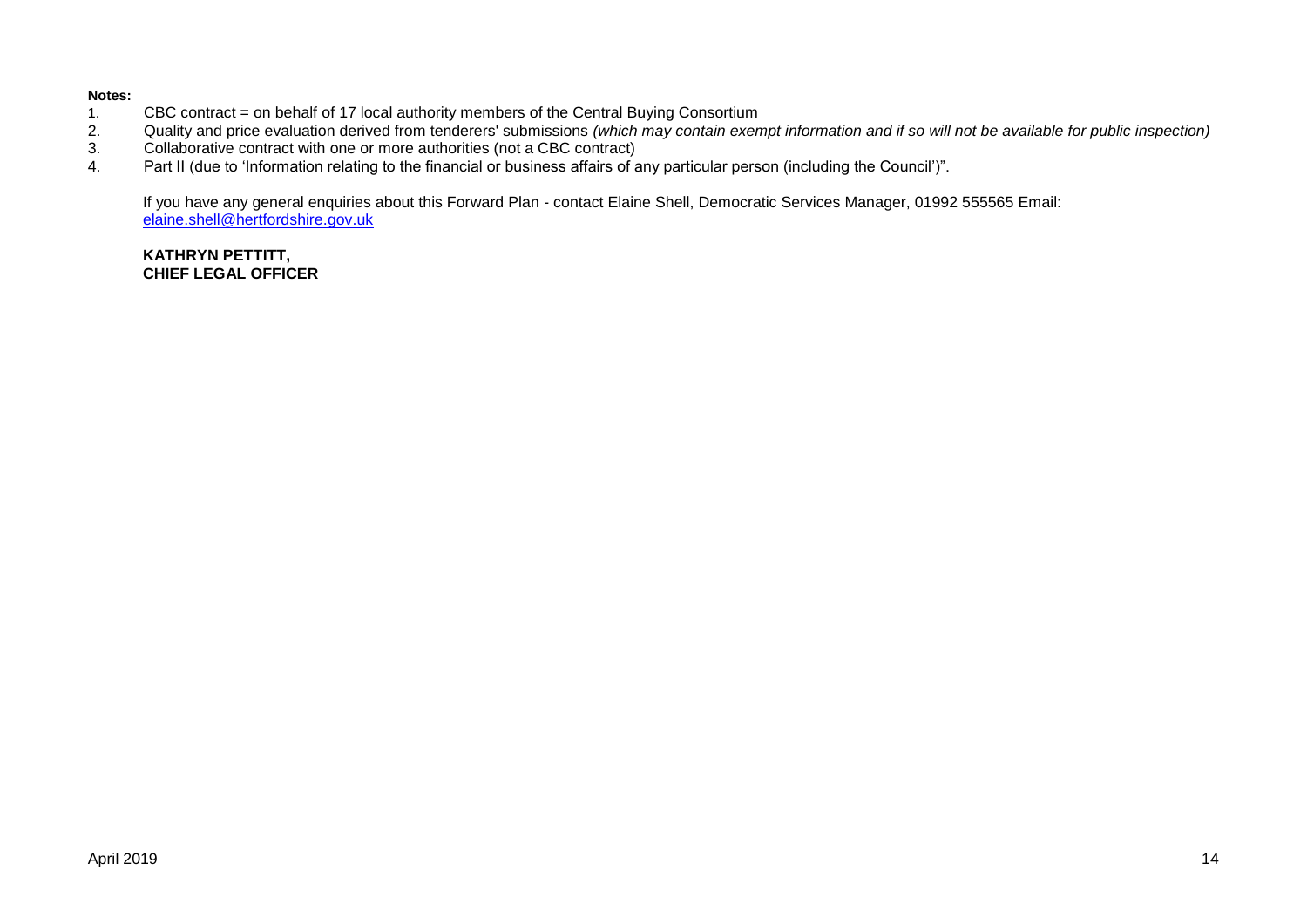

## **HERTFORDSHIRE COUNTY COUNCIL**

**FORWARD PLAN Notice of (a) key and other decisions likely to be made on behalf of the County Council by Cabinet, (b) key decisions likely to be made on behalf of the County Council by Officers and (c) decisions on Traffic Regulation Orders likely to be made by Officers on behalf of the County Council in the period 1 May 2019 – 31 August 2019**

# **Published: 8 April 2019**

[Note: Key decisions and other decisions due to be reached in April 2019 but not yet made remain listed (notice of these items was given in the Forward Plan issued on 6 March 2018)]

# **TRAFFIC REGULATION ORDERS**

#### **EAST HERTS & LEA VALLEY**

# **Broxbourne** *Proposed Restriction* Andrews Lane, Cheshunt 1999 and 1999 and 1999 and 1999 and 1999 and 1999 and 1999 and 1999 and 1999 and 1999 and 1999 and 1999 and 1999 and 1999 and 1999 and 1999 and 1999 and 1999 and 1999 and 1999 and 1999 and 1999 and 1 Bryanstone Road, Waltham Cross Network Channel Waiting Restrictions Jackson Drive, Flamstead End Waiting Restrictions Oaklands Road / Southview Close, Cheshunt Vaiting Restrictions

#### **East Herts**

| Location                                         | <b>Proposed Restriction</b>                                                        |
|--------------------------------------------------|------------------------------------------------------------------------------------|
| Ermine Street, Buntingford                       | Waiting Restrictions, Road Humps, 30mph speed limit                                |
| North Road, Hertford                             | Waiting Restrictions, Loading Bay                                                  |
| Various Roads, Hertford (3 areas)                | <b>Waiting Restrictions</b>                                                        |
| Various Roads, Buntingford (2 areas)             | <b>Waiting Restrictions</b>                                                        |
| Various Roads, Puckeridge                        | 7.5 Tonne Weight Limit                                                             |
| <b>Hertford Town Centre</b>                      | Road Humps, Pedestrian Crossing, One Way, Pedestrian<br>Zone, Waiting Restrictions |
| A120, Cambridge Road & Old Standon Hill, Standon | One Way, Prescribed Routes, Prohibition of Turns                                   |
| A120, High Street & Mill End, Standon            | <b>Waiting Restrictions</b>                                                        |
| Hartham Lane, Hertford                           | <b>Waiting Restrictions</b>                                                        |
| Crane Mead, Ware                                 | Waiting Restrictions, Road Humps                                                   |
| Various Roads, Hunsdon                           | 30mph Speed Limit                                                                  |
| South Street, Bishop's Stortford                 | Waiting Restriction and Revocation                                                 |
| Baldock Road/Bowling Green Lane, Buntingford     | <b>Waiting Restriction</b>                                                         |
| Ermine Street, Norris Way etc, Buntingford       | <b>Waiting Restriction</b>                                                         |
| B180 Hunsdon Road, Widford                       | 40mph Speed Limit                                                                  |
| Church Street, Ware                              | <b>Waiting Restrictions</b>                                                        |
| Various Roads, Hertford                          | <b>Waiting Restrictions</b>                                                        |
| Havers Lane, Bishop's Stortford                  | <b>Waiting Restrictions</b>                                                        |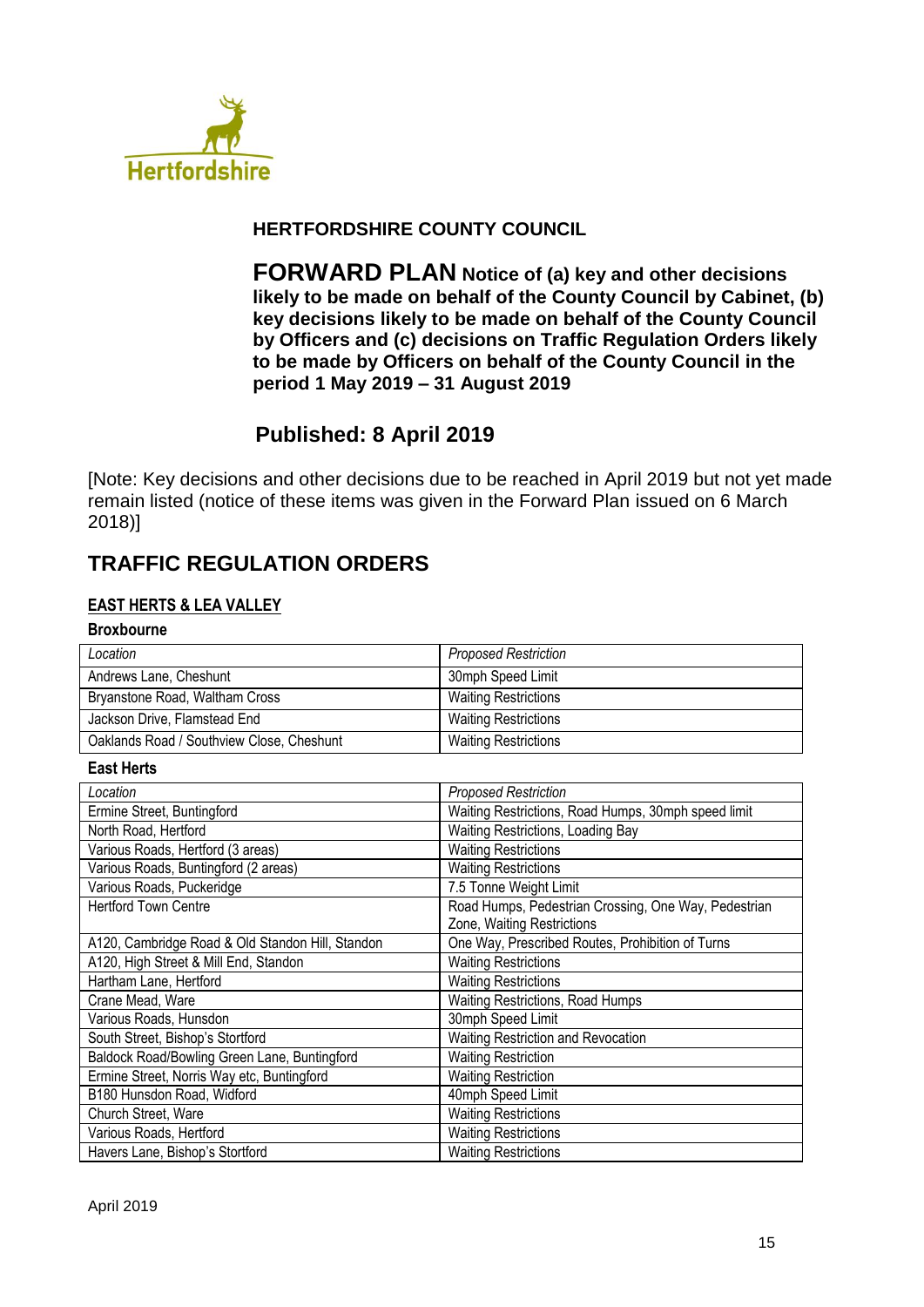## **MID HERTS**

## **Dacorum**

| Location                                             | <b>Proposed Restriction</b>              |
|------------------------------------------------------|------------------------------------------|
| Tringford Road, Tring                                | 30mph Speed Limit, Waiting Restrictions  |
| Sunnyhill Road/Melsted Road, Hemel Hempstead         | <b>Waiting Restrictions</b>              |
| Various Roads, Berkhamsted (2)                       | <b>Waiting Restrictions</b>              |
| Various Roads, Tring                                 | 20mph Speed Limit Zone                   |
| Various Roads, Hemel Hempstead                       | <b>Experimental Waiting Restrictions</b> |
| Wood Lane End, Hemel Hempstead                       | <b>Prohibition of Motor Vehicles</b>     |
| Various Roads, Markyate                              | 20mph Speed Limit                        |
| A4147 Maylands Avenue, Hemel Hempstead               | <b>Revocation Waiting Restrictions</b>   |
| A4251 London Road / Magenta Court, Hemel Hempstead   | <b>Waiting Restrictions</b>              |
| Buncefield Lane / Wood Lane End etc, Hemel Hempstead | Waiting Restrictions, Weight Limit       |
| Jocketts Road / Northridge Way etc, Hemel Hempstead  | <b>Waiting Restrictions</b>              |
| Long Chaulden / Cuttsfield Terrace, Hemel Hempstead  | <b>Waiting Restrictions</b>              |

#### **St. Albans**

| Location                                             | <b>Proposed Restriction</b>                          |
|------------------------------------------------------|------------------------------------------------------|
| Hatfield Road, St Albans                             | Parking Place Revocation                             |
| Sandpit Lane, St Albans                              | 30mph Speed Limit                                    |
| A5183 St Albans / Redbourn Roads, Redbourn/St Albans | 40mph Speed Limit                                    |
| Various Roads, St Albans                             | 20mph Speed Limit Zone                               |
| A1081 London Road, St Albans                         | Waiting Restrictions Revocation, Pedestrian Crossing |
| Langley Grove, Sandridge                             | <b>Waiting Restriction</b>                           |
| Waverley Road, St Albans                             | <b>Waiting Restrictions</b>                          |
| Harpenden Lane, Redbourn                             | Road Humps, Pedestrian Crossing                      |

## **Welwyn Hatfield**

| Location                                                  | <b>Proposed Restriction</b>                                |
|-----------------------------------------------------------|------------------------------------------------------------|
| Various Roads, Welwyn Garden City                         | <b>Waiting Restrictions</b>                                |
| Hillcrest & Sorrel Close, Hatfield                        | Waiting Restrictions, Parking Places                       |
| Various Roads, Welwyn                                     | <b>Waiting Restrictions</b>                                |
| Welwyn Garden City Town Centre                            | Restricted Zone, Pedestrian Zone, 20mph Speed Limit, Cycle |
|                                                           | Lane, One Way Traffic, Parking Places, Road Humps          |
| Harper Green Lane, St Ives Close, Honeymead etc, Digswell | <b>Waiting Restrictions</b>                                |
| Fretherne Road, Welwyn Garden City                        | <b>Prohibition of Motor Vehicles</b>                       |

# **NORTH HERTS**

## **North Herts**

| Location                                     | <b>Proposed Restriction</b> |
|----------------------------------------------|-----------------------------|
| Park Lane/Gun Lane, Knebworth                | <b>Waiting Restrictions</b> |
| Mattocke Road, The Crescent, Hitchin         | <b>Waiting Restrictions</b> |
| Periwinkle Lane, Hitchin                     | 20mph Speed Limit extension |
| Pixmore Avenue, Letchworth                   | <b>Waiting Restrictions</b> |
| Whitehorse Lane/Knott Close etc, Great Ashby | 20mph Speed Limit           |
| High Street/Mill Lane, Ashwell               | Parking Place               |

### **Stevenage**

| ∟ocatie"<br>cation. | Restriction<br>$-$ - - - - $-$<br>vsec.<br>UΙ |
|---------------------|-----------------------------------------------|
| Stevenage           | -                                             |
| Road                | Lane                                          |
| rora                | Bus                                           |

# **SOUTH WEST HERTS**

#### **Hertsmere**

| ∟ocation                                                                  | ≺estrıctıon<br>useu                                                        |
|---------------------------------------------------------------------------|----------------------------------------------------------------------------|
| .<br>$\sim$<br>Albans<br>Mymms<br>30uth<br>Road<br>Swanland<br>≺oac<br>υι | ⌒<br>Places<br>Parkino<br>oad<br>Parking<br>Abnormal<br>لiearwa∨<br>verge: |